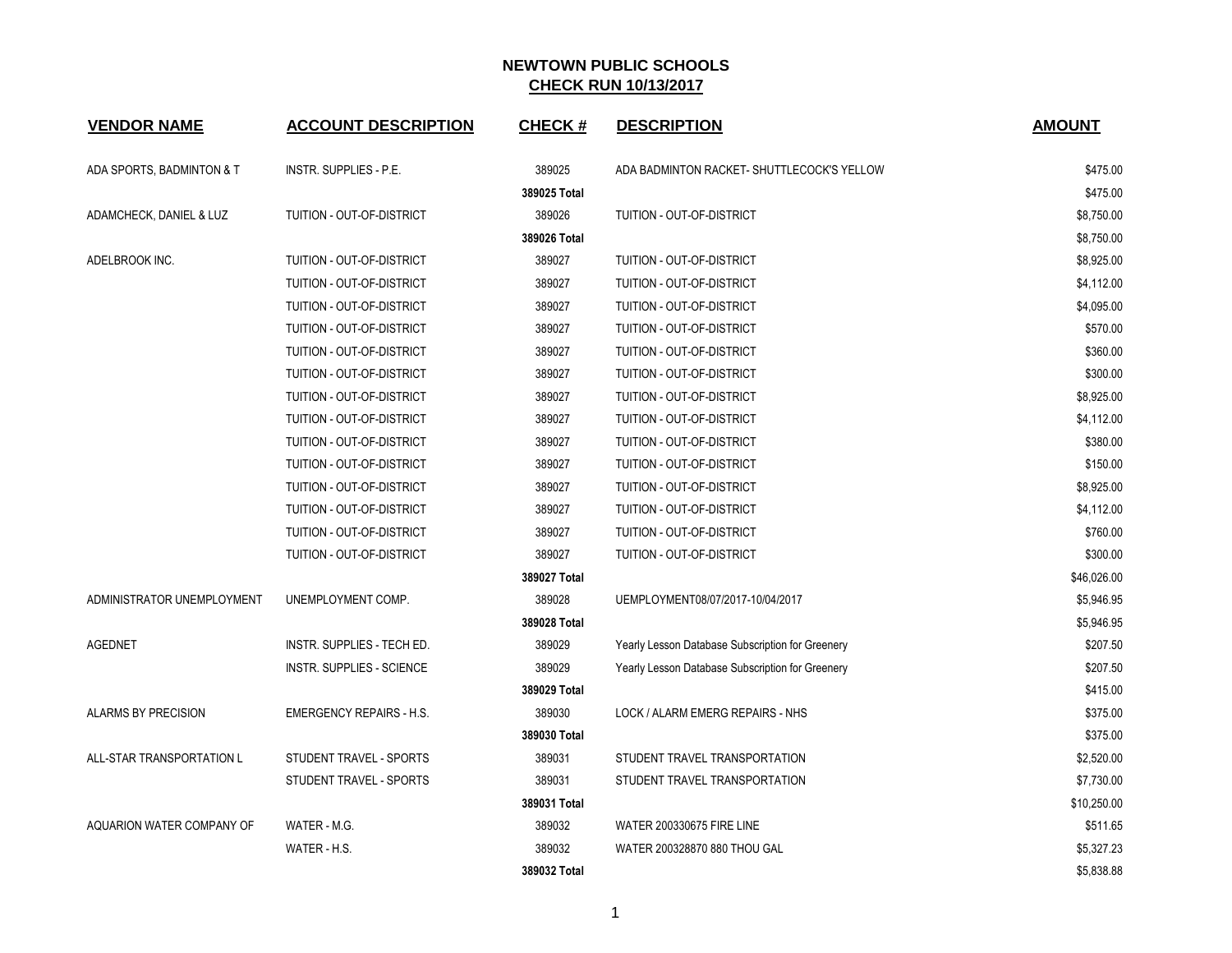| <b>VENDOR NAME</b>          | <b>ACCOUNT DESCRIPTION</b>       | <b>CHECK#</b> | <b>DESCRIPTION</b>                                           | <b>AMOUNT</b> |
|-----------------------------|----------------------------------|---------------|--------------------------------------------------------------|---------------|
| ASSOCIATED REFUSE HAULERS   | <b>REFUSE REMOVAL</b>            | 389033        | REFUSE REMOVAL 2017-2018                                     | \$7,965.42    |
|                             | <b>REFUSE REMOVAL</b>            | 389033        | CARDBOARD RECYCLING 2017-2018                                | \$40.00       |
|                             | <b>REFUSE REMOVAL</b>            | 389033        | CARDBOARD RECYCLING 2017-2018                                | \$154.00      |
|                             | <b>REFUSE REMOVAL</b>            | 389033        | CARDBOARD RECYCLING 2017-2018                                | \$98.00       |
|                             | <b>REFUSE REMOVAL</b>            | 389033        | CARDBOARD RECYCLING 2017-2018                                | \$134.00      |
|                             | <b>REFUSE REMOVAL</b>            | 389033        | CARDBOARD RECYCLING 2017-2018                                | \$208.00      |
|                             | <b>REFUSE REMOVAL</b>            | 389033        | CARDBOARD RECYCLING 2017-2018                                | \$208.00      |
|                             | <b>REFUSE REMOVAL</b>            | 389033        | CARDBOARD RECYCLING 2017-2018                                | \$340.00      |
|                             | <b>REFUSE REMOVAL</b>            | 389033        | EXTRA DUMPSTER PICKUPS - 2017-2018                           | \$334.90      |
|                             |                                  | 389033 Total  |                                                              | \$9,482.32    |
| AUTO HOME COMMERCIAL        | <b>EMERGENCY REPAIRS - H.</b>    | 389034        | PA SYSTEM / CLOCK REPAIRS - HAWL                             | \$179.90      |
|                             | <b>EMERGENCY REPAIRS - H.S.</b>  | 389034        | PA SYSTEM / CLOCK REPAIRS - NHS                              | \$290.06      |
|                             |                                  | 389034 Total  |                                                              | \$469.96      |
| <b>BAGEL DELIGHT</b>        | CONTRACTED SERV. - SUPER.        | 389035        | BAGELS 09/16/2017                                            | \$74.95       |
|                             |                                  | 389035 Total  |                                                              | \$74.95       |
| BARNES & NOBLE INC.         | <b>TEXTBOOKS - ENGLISH</b>       | 389036        | SEE ATTACHED LIST                                            | \$112.45      |
|                             | <b>TEXTBOOKS - ENGLISH</b>       | 389036        | SEE ATTACHED LIST                                            | \$913.28      |
|                             |                                  | 389036 Total  |                                                              | \$1,025.73    |
| <b>BEE PUBLISHING C</b>     | ADVERTISING - SUPER.             | 389037        | ADV 4028 09/30/2017                                          | \$66.55       |
|                             |                                  | 389037 Total  |                                                              | \$66.55       |
| <b>BIDDLE, MEGAN</b>        | <b>MEMBERSHIPS - LIBRARY</b>     | 389038        | ALA & ISTE MEMBERSHIP                                        | \$440.00      |
|                             |                                  | 389038 Total  |                                                              | \$440.00      |
| <b>BIO RAD LABORATORIES</b> | <b>INSTR. SUPPLIES - SCIENCE</b> | 389039        | See Attached Biotech, Bio & AP Bio list                      | \$3,910.60    |
|                             | <b>INSTR. SUPPLIES - SCIENCE</b> | 389039        | See Attached Biotech, Bio & AP Bio list                      | \$539.22      |
|                             | <b>INSTR. SUPPLIES - SCIENCE</b> | 389039        | See Attached Biotech, Bio & AP Bio list                      | \$586.25      |
|                             |                                  | 389039 Total  |                                                              | \$5,036.07    |
| <b>BITS BOX</b>             | INSTR. SUPPLIES - COMPUTER ED.   | 389040        | Digital Bits box 12 month subscription                       | \$194.40      |
|                             | INSTR. SUPPLIES - COMPUTER ED.   | 389040        | Classroom Boxes 1.2 and 3 for Coordinates and Basic commands | \$300.00      |
|                             | INSTR. SUPPLIES - COMPUTER ED.   | 389040        | Shipping                                                     | \$47.67       |
|                             |                                  | 389040 Total  |                                                              | \$542.07      |
| <b>BRACKSIECK, JILL</b>     | MEMBERSHIPS - CLASSROOM          | 389041        | MATH OLYMPIAD MEMBERSHIP                                     | \$109.00      |
|                             |                                  | 389041 Total  |                                                              | \$109.00      |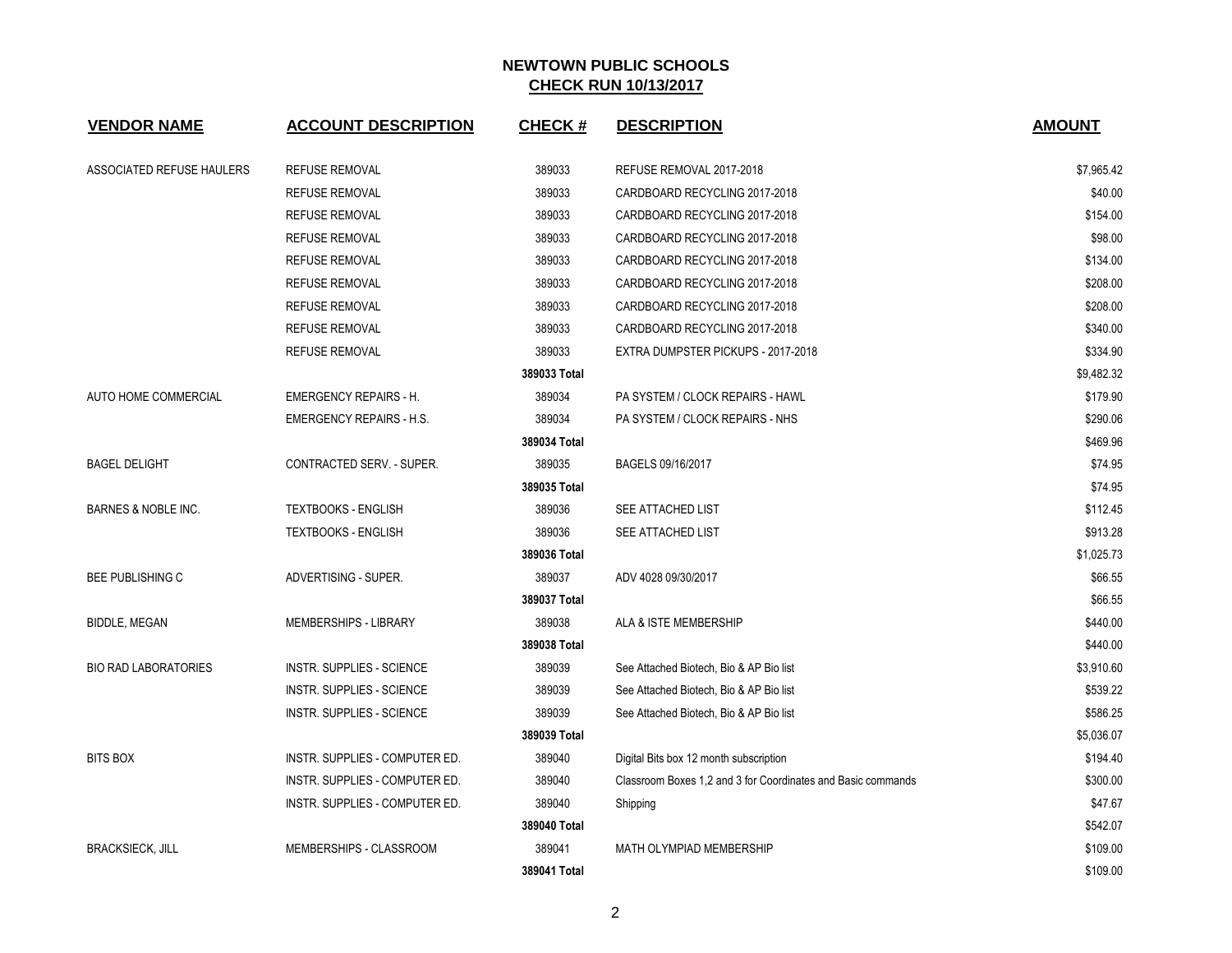| <b>VENDOR NAME</b>         | <b>ACCOUNT DESCRIPTION</b>         | <b>CHECK#</b> | <b>DESCRIPTION</b>                                                          | <b>AMOUNT</b> |
|----------------------------|------------------------------------|---------------|-----------------------------------------------------------------------------|---------------|
| <b>BREAKOUT INC.</b>       | INSTR. SUPPLIES - COMPUTER ED.     | 389042        | Breakout EDU kit. No ship charge.                                           | \$125.00      |
|                            |                                    | 389042 Total  |                                                                             | \$125.00      |
| <b>BYRD'S BOOKS LLC</b>    | <b>SUPPLIES - LIBRARY</b>          | 389043        | RIS LMC books                                                               | \$112.93      |
|                            |                                    | 389043 Total  |                                                                             | \$112.93      |
| <b>BYRNE, SABRINA</b>      | STAFF TRAVEL - SPORTS              | 389044        | TRAVEL 08/15/17-09/30/17                                                    | \$91.81       |
|                            |                                    | 389044 Total  |                                                                             | \$91.81       |
| CANFIELD, CHRISTIAN        | <b>INSTR. SUPPLIES - SCIENCE</b>   | 389045        | H <sub>20</sub> MODEL                                                       | \$100.80      |
|                            | MEMBERSHIPS - SCIENCE              | 389045        | AAAS MEMBERSHIP                                                             | \$125.00      |
|                            |                                    | 389045 Total  |                                                                             | \$225.80      |
| CARLEX, INC.               | INSTR. SUPPLIES - WORLD LANG.      | 389046        | Assorted items per attached order form, includes stickers, Spanish calendar | \$137.75      |
|                            | INSTR. SUPPLIES - WORLD LANG.      | 389046        | shipping charge                                                             | \$13.78       |
|                            |                                    | 389046 Total  |                                                                             | \$151.53      |
| CARTISANO, JEAN            | STAFF TRAVEL - INFO. TECH.         | 389047        | TRAVEL 07/31/17-09/26/17                                                    | \$42.48       |
|                            |                                    | 389047 Total  |                                                                             | \$42.48       |
| CED                        | <b>B&amp;G SUPPLIES - MAINT.</b>   | 389048        | LIGHTING CONTACTOR - MAINT SUPPLIES                                         | \$72.36       |
|                            |                                    | 389048 Total  |                                                                             | \$72.36       |
| <b>CES</b>                 | TUITION - OUT-OF-DISTRICT REG. ED. | 389049        | TUITION - OUT-OF-DISTRICT REG. ED.                                          | \$13,000.00   |
|                            |                                    | 389049 Total  |                                                                             | \$13,000.00   |
| <b>CES</b>                 | STAFF TRAIN. - PUPIL SERV.         | 389050        | STAFF TRAIN. - PUPIL SERV.                                                  | \$400.00      |
|                            |                                    | 389050 Total  |                                                                             | \$400.00      |
| COLLEGE BOARD, THE         | MEMBERSHIPS - ADMIN.               | 389051        | COLLEGE BOARD MEMBERSHIP 2017-18                                            | \$400.00      |
|                            |                                    | 389051 Total  |                                                                             | \$400.00      |
| CONNECTICUT PEST ELIMINATE | B&G CONTRACTED SERV.               | 389052        | MONTHLY PEST CONTROL - ALL SCHOOLS (2017-2018)                              | \$900.00      |
|                            |                                    | 389052 Total  |                                                                             | \$900.00      |
| <b>CRA</b>                 | STAFF TRAIN. - ENGLISH             | 389053        | Conference registration fees                                                | \$160.00      |
|                            | STAFF TRAIN. - ENGLISH             | 389053        | Conference registration fees                                                | \$160.00      |
|                            |                                    | 389053 Total  |                                                                             | \$320.00      |
| <b>CREC</b>                | REPAIRS - SP/HEAR.                 | 389054        | <b>MAINTENANCE SERVICES</b>                                                 | \$3,322.00    |
|                            | REPAIRS - SP/HEAR.                 | 389054        | AUDITORY PROCESSING MANAGEMENT                                              | \$2,130.00    |
|                            | REPAIRS - SP/HEAR.                 | 389054        | <b>MAINTENANCE SERVICES</b>                                                 | \$3,322.00    |
|                            | REPAIRS - SP/HEAR.                 | 389054        | AUDITORY PROCESSING MANAGEMENT                                              | \$2,130.00    |
|                            | REPAIRS - SP/HEAR.                 | 389054        | <b>MAINTENANCE SERVICES</b>                                                 | \$3,322.00    |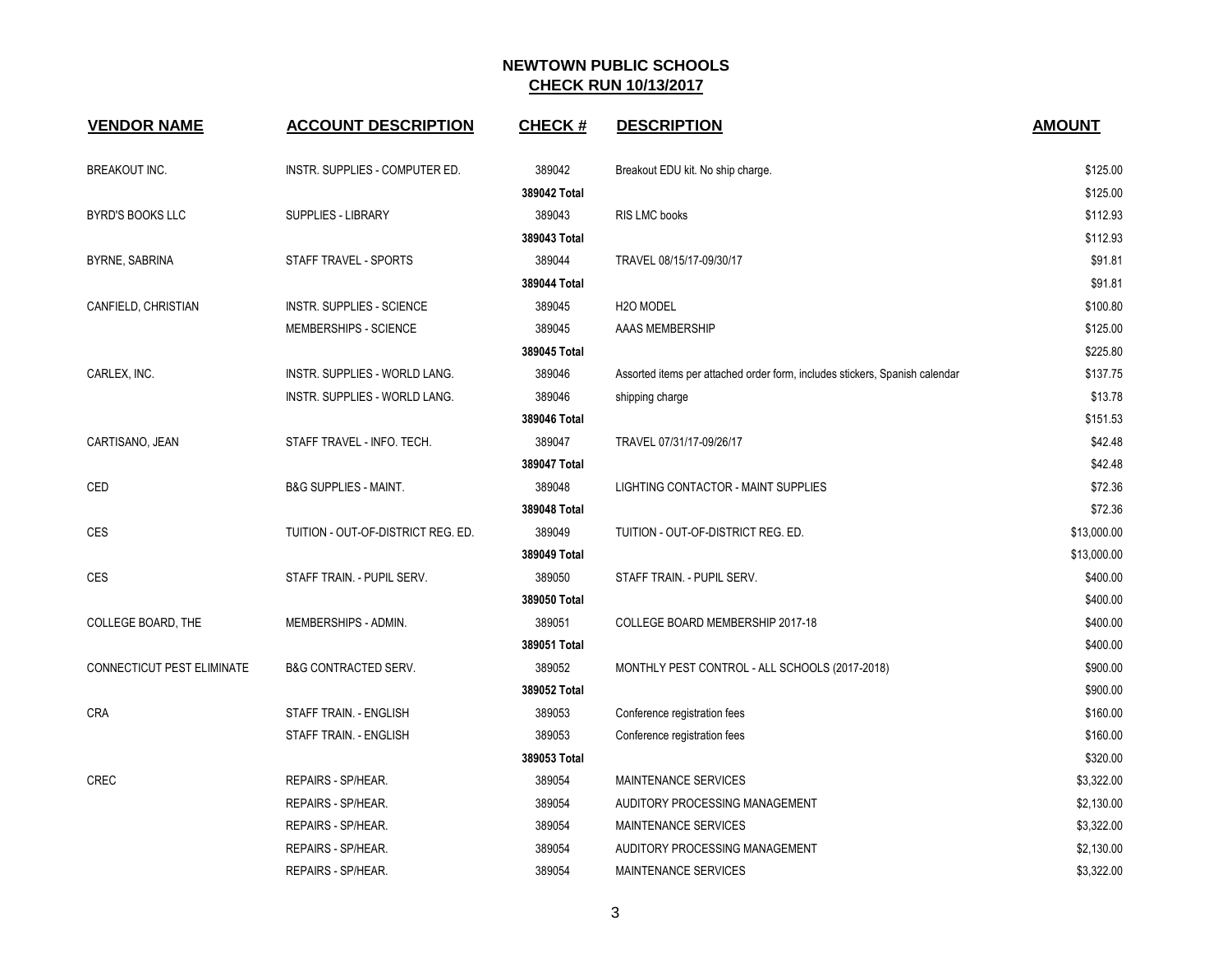| <b>VENDOR NAME</b>                | <b>ACCOUNT DESCRIPTION</b>       | <b>CHECK#</b> | <b>DESCRIPTION</b>                                  | <b>AMOUNT</b> |
|-----------------------------------|----------------------------------|---------------|-----------------------------------------------------|---------------|
| CREC                              | REPAIRS - SP/HEAR.               | 389054        | AUDITORY PROCESSING MANAGEMENT                      | \$2,130.00    |
|                                   | REPAIRS - SP/HEAR.               | 389054        | MAINTENANCE SERVICES                                | \$3,322.00    |
|                                   | REPAIRS - SP/HEAR.               | 389054        | <b>MAINTENANCE SERVICES</b>                         | \$3,322.00    |
|                                   | REPAIRS - SP/HEAR.               | 389054        | <b>MAINTENANCE SERVICES</b>                         | \$3,322.00    |
|                                   | REPAIRS - SP/HEAR.               | 389054        | <b>MAINTENANCE SERVICES</b>                         | \$3,322.00    |
|                                   |                                  | 389054 Total  |                                                     | \$29,644.00   |
| <b>CUTTING EDGE HOME SERVICE</b>  | <b>B&amp;G CONTRACTED SERV.</b>  | 389055        | GRASS CUTTING SVC - RIS 2017-2018                   | \$285.00      |
|                                   |                                  | 389055 Total  |                                                     | \$285.00      |
| DEMCO INC.                        | INSTR. SUPPLIES - SOC. STUDIES   | 389056        | OFFICE CHAIR REF: W7255051                          | \$275.04      |
|                                   |                                  | 389056 Total  |                                                     | \$275.04      |
| <b>EAST HAVEN BUILDERS SUPPLY</b> | <b>B&amp;G SUPPLIES - MAINT.</b> | 389057        | LUAN FOR F WING WINDOWS - MAINT SUPPLIES            | \$82.75       |
|                                   |                                  | 389057 Total  |                                                     | \$82.75       |
| EASTERN WATER SOLUTIONS           | <b>B&amp;G CONTRACTED SERV.</b>  | 389058        | CERTIFIED WATER OPERATOR AGREEMENT - 2017-2018      | \$2,413.99    |
|                                   |                                  | 389058 Total  |                                                     | \$2,413.99    |
| <b>EDADVANCE</b>                  | TRANS. - OUT-OF-DISTRICT         | 389059        | TRANS. - OUT-OF-DISTRICT                            | \$27,009.29   |
|                                   | TUITION - OUT-OF-DISTRICT        | 389059        | TUITION - OUT-OF-DISTRICT                           | \$5,600.00    |
|                                   | TUITION - OUT-OF-DISTRICT        | 389059        | TUITION - OUT-OF-DISTRICT                           | \$540.00      |
|                                   | STAFF TRAIN. - PUPIL SERV.       | 389059        | <b>WILSON WORKSHOP</b>                              | \$440.00      |
|                                   | STAFF TRAIN. - PUPIL SERV.       | 389059        | WILSON TRAINING SEPT 2017                           | \$440.00      |
|                                   |                                  | 389059 Total  |                                                     | \$34,029.29   |
| <b>EDADVANCE</b>                  | CONTRACTED SERV. - SUPER.        | 389060        | WEATHER ALERT SERV 002-00204                        | \$1,000.00    |
|                                   |                                  | 389060 Total  |                                                     | \$1,000.00    |
| <b>EDUPORIUM</b>                  | INSTR. SUPPLIES - COMPUTER ED.   | 389061        | Boxes Video Game Builder starter kit                | \$1,543.42    |
|                                   |                                  | 389061 Total  |                                                     | \$1,543.42    |
| EPLUS TECHNOLOGY, INC.            | EQUIPMENT - INFO. TECH.          | 389062        | Cisco MR42-HW - Cloud managed AP                    | \$538.51      |
|                                   | EQUIPMENT - INFO. TECH.          | 389062        | LIC-ENT-5Yr - Cloud Controller LicsQuote 22092043   | \$162.00      |
|                                   | EQUIPMENT - INFO. TECH.          | 389062        | MR42 Cloud managed AP Cisco                         | \$538.51      |
|                                   | EQUIPMENT - INFO. TECH.          | 389062        | Lic-Ent 5 Year Cloud Controller CiscoQuote 22092043 | \$162.00      |
|                                   |                                  | 389062 Total  |                                                     | \$1,401.02    |
| EVERSOURCE (ELEC-BOE)             | ELECTRICITY - M.S.               | 389063        | ELEC 5132546030 195.00 KWH                          | \$365.18      |
|                                   |                                  | 389063 Total  |                                                     | \$365.18      |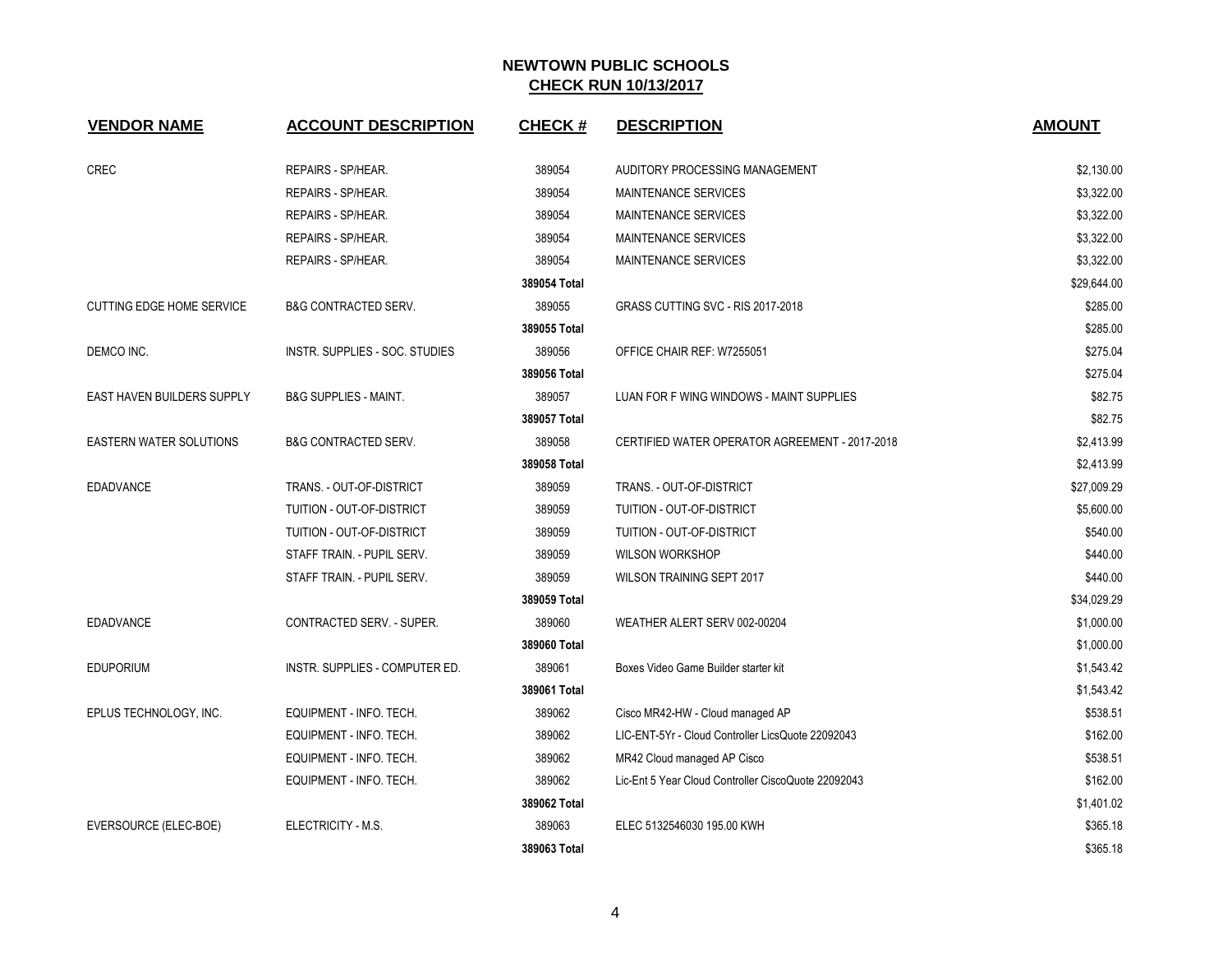| <b>VENDOR NAME</b>              | <b>ACCOUNT DESCRIPTION</b>           | <b>CHECK#</b> | <b>DESCRIPTION</b>                                            | <b>AMOUNT</b> |
|---------------------------------|--------------------------------------|---------------|---------------------------------------------------------------|---------------|
| EVERSOURCE (GAS-BOE)            | PROPANE & NATURAL GAS - HAW.         | 389064        | GAS 57890556004 180.00 CCF                                    | \$970.84      |
|                                 | PROPANE & NATURAL GAS - RIS.         | 389064        | GAS 57410220032 940.0 CCF                                     | \$2,838.05    |
|                                 | PROPANE & NATURAL GAS - H.S.         | 389064        | GAS 57445161052 1,870.0 CCF                                   | \$5,392.09    |
|                                 |                                      | 389064 Total  |                                                               | \$9,200.98    |
| <b>F &amp; M ELECTRICAL SUP</b> | B. & G. REPAIRS - H.S.               | 389065        | <b>EXIT SIGN REPLACE - NHS</b>                                | \$804.82      |
|                                 | <b>B&amp;G SUPPLIES - MAINT.</b>     | 389065        | TOOL BAG, PVC - MAINT SUPPLIES                                | \$150.18      |
|                                 | <b>B&amp;G SUPPLIES - MAINT.</b>     | 389065        | BREAKERS FOR DISHWASHERS - MAINT SUPPLIES                     | \$275.22      |
|                                 | <b>B&amp;G SUPPLIES - MAINT.</b>     | 389065        | FLUORESCENT BULBS - MAINT SUPPLIES                            | \$2,099.00    |
|                                 |                                      | 389065 Total  |                                                               | \$3,329.22    |
| <b>FAIR AUTO SUPPLY</b>         | REPAIRS - MAINT.                     | 389066        | <b>MAINT VEHICLE REPAIR PARTS</b>                             | \$130.17      |
|                                 | <b>REPAIRS - MAINT.</b>              | 389066        | <b>MAINT VEHICLE REPAIR PARTS</b>                             | \$67.21       |
|                                 | <b>REPAIRS - MAINT.</b>              | 389066        | MAINT VEHICLE REPAIR PARTS                                    | \$53.02       |
|                                 | <b>REPAIRS - MAINT.</b>              | 389066        | <b>MAINT VEHICLE REPAIR PARTS</b>                             | \$56.24       |
|                                 | <b>REPAIRS - MAINT.</b>              | 389066        | <b>MAINT VEHICLE REPAIR PARTS</b>                             | \$8.09        |
|                                 | <b>REPAIRS - MAINT.</b>              | 389066        | <b>MAINT VEHICLE REPAIR PARTS</b>                             | \$78.58       |
|                                 | <b>REPAIRS - MAINT.</b>              | 389066        | MAINT VEHICLE REPAIR PARTS                                    | \$24.29       |
|                                 | <b>REPAIRS - MAINT.</b>              | 389066        | <b>MAINT VEHICLE REPAIR PARTS</b>                             | \$21.89       |
|                                 |                                      | 389066 Total  |                                                               | \$439.49      |
| FEDAK, CARA                     | INSTR. SUPPLIES - SOC. STUDIES       | 389067        | ELAT SCREEN TV & CART                                         | \$308.98      |
|                                 |                                      | 389067 Total  |                                                               | \$308.98      |
| FLINN SCIENTIFIC INC.           | <b>INSTR. SUPPLIES - SCIENCE</b>     | 389068        | Limestone Chalk for Science classes                           | \$114.10      |
|                                 | <b>INSTR. SUPPLIES - SCIENCE</b>     | 389068        | Marble for student use in Science classes                     | \$122.50      |
|                                 | <b>INSTR. SUPPLIES - SCIENCE</b>     | 389068        | Shipping                                                      | \$30.00       |
|                                 |                                      | 389068 Total  |                                                               | \$266.60      |
| FOLLETT SCHOOL SOLUTIONS        | INSTR. SUPPLIES - WORLD LANG.        | 389069        | WORKBOOKS: 75 FREN 2, 30 FREN 3, 90 SP 1, 30 SP 2, 15 LATIN 1 | \$1,081.50    |
|                                 | INSTR. SUPPLIES - WORLD LANG.        | 389069        | WORKBOOKS: 75 FREN 2, 30 FREN 3, 90 SP 1, 30 SP 2, 15 LATIN 1 | \$198.75      |
|                                 | INSTR. SUPPLIES - WORLD LANG.        | 389069        | WORKBOOKS: 75 FREN 2, 30 FREN 3, 90 SP 1, 30 SP 2, 15 LATIN 1 | \$478.50      |
|                                 | INSTR. SUPPLIES - WORLD LANG.        | 389069        | WORKBOOKS: 75 FREN 2, 30 FREN 3, 90 SP 1, 30 SP 2, 15 LATIN 1 | \$79.75       |
|                                 | <b>INSTR. SUPPLIES - WORLD LANG.</b> | 389069        | WORKBOOKS: 75 FREN 2, 30 FREN 3, 90 SP 1, 30 SP 2, 15 LATIN 1 | \$1,212.20    |
|                                 | INSTR. SUPPLIES - WORLD LANG.        | 389069        | WORKBOOKS: 75 FREN 2, 30 FREN 3, 90 SP 1, 30 SP 2, 15 LATIN 1 | \$143.55      |
|                                 |                                      | 389069 Total  |                                                               | \$3,194.25    |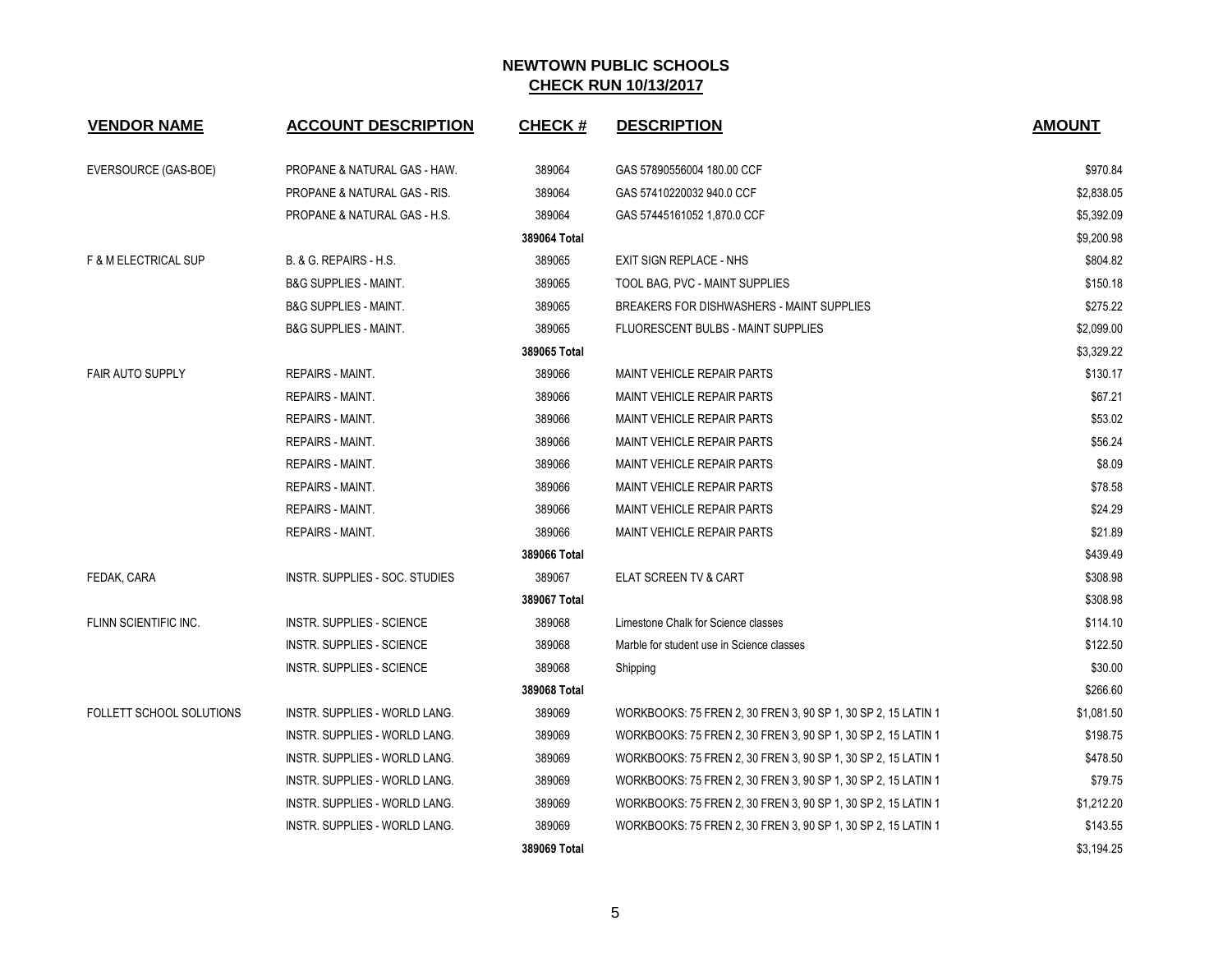| <b>VENDOR NAME</b>          | <b>ACCOUNT DESCRIPTION</b>          | <b>CHECK#</b> | <b>DESCRIPTION</b>                                               | <b>AMOUNT</b> |
|-----------------------------|-------------------------------------|---------------|------------------------------------------------------------------|---------------|
| FOLLETT SCHOOL SOLUTIONS    | <b>SUPPLIES - LIBRARY</b>           | 389070        | <b>Barcode Labels</b>                                            | \$85.00       |
|                             | SUPPLIES - LIBRARY                  | 389070        | Shipping                                                         | \$9.50        |
|                             |                                     | 389070 Total  |                                                                  | \$94.50       |
| GOMBOS, KATHLEEN            | ACCOMMODATIONS - STAFF DEVELOP.     | 389071        | <b>NSTA CONF HOTEL</b>                                           | \$390.40      |
|                             |                                     | 389071 Total  |                                                                  | \$390.40      |
| GOMBOS, KATHLEEN            | ACCOMMODATIONS - STAFF DEVELOP.     | 389072        | REIMB NSTS CONF                                                  | \$339.09      |
|                             |                                     | 389072 Total  |                                                                  | \$339.09      |
| HEARST MEDIA SERVICES CT,   | ADVERTISING - SUPER.                | 389073        | NETWORK ADM PERFORM PROACTIVE                                    | \$428.10      |
|                             |                                     | 389073 Total  |                                                                  | \$428.10      |
| <b>HEINEMANN</b>            | <b>INSTR. SUPPLIES - ENGLISH</b>    | 389074        | 9780325089805 Project-Based Writing by Liz Prather               | \$32.50       |
|                             |                                     | 389074 Total  |                                                                  | \$32.50       |
| <b>HOUGHTON MIFFLIN COM</b> | INSTR. SUPPLIES - WORLD LANG.       | 389075        | BIEN DIT! ONLINE ACCESS - 6 YEAR LICENSE                         | \$415.20      |
|                             |                                     | 389075 Total  |                                                                  | \$415.20      |
| ICMA RETIREMENT CORPORATE   | PENSION PLAN                        | 389076        | 2ND QTR. ANNUAL PLAN FEE 2017/18                                 | \$250.00      |
|                             |                                     | 389076 Total  |                                                                  | \$250.00      |
| KAISER, NATALIE             | STAFF TRAVEL - PUPIL SERV.          | 389077        | TRAVEL 08/28/17-09/29/17                                         | \$37.56       |
|                             |                                     | 389077 Total  |                                                                  | \$37.56       |
| <b>KURTZ BROS</b>           | INSTR. SUPPLIES - CLASSROOM         | 389078        | Assorted classroom items, including student scissors and staples | \$155.75      |
|                             |                                     | 389078 Total  |                                                                  | \$155.75      |
| <b>LAKERIDGE FARM</b>       | INSTR. SUPPLIES - C.W.E.            | 389079        | <b>HAY BALES</b>                                                 | \$120.00      |
|                             |                                     | 389079 Total  |                                                                  | \$120.00      |
| LAKESHORE LEARNING M        | INSTR. SUPPLIES - CLASSROOM         | 389080        | TT594 Math Reasoning Gr 4, no shipping-coupon BTS2017            | \$159.96      |
|                             |                                     | 389080 Total  |                                                                  | \$159.96      |
| MAGNAKLEEN SERVICES LLC     | <b>B&amp;G SUPPLIES - CUSTODIAL</b> | 389081        | MOP / RUG SERVICE (ALL SCHOOLS) 2017-2018                        | \$201.00      |
|                             | <b>B&amp;G SUPPLIES - CUSTODIAL</b> | 389081        | MOP / RUG SERVICE (ALL SCHOOLS) 2017-2018                        | \$26.00       |
|                             | <b>B&amp;G SUPPLIES - CUSTODIAL</b> | 389081        | MOP / RUG SERVICE (ALL SCHOOLS) 2017-2018                        | \$36.00       |
|                             | <b>B&amp;G SUPPLIES - CUSTODIAL</b> | 389081        | MOP / RUG SERVICE (ALL SCHOOLS) 2017-2018                        | \$130.00      |
|                             | <b>B&amp;G SUPPLIES - CUSTODIAL</b> | 389081        | MOP / RUG SERVICE (ALL SCHOOLS) 2017-2018                        | \$166.50      |
|                             | <b>B&amp;G SUPPLIES - CUSTODIAL</b> | 389081        | MOP / RUG SERVICE (ALL SCHOOLS) 2017-2018                        | \$48.50       |
|                             | <b>B&amp;G SUPPLIES - CUSTODIAL</b> | 389081        | MOP / RUG SERVICE (ALL SCHOOLS) 2017-2018                        | \$26.00       |
|                             | <b>B&amp;G SUPPLIES - CUSTODIAL</b> | 389081        | MOP / RUG SERVICE (ALL SCHOOLS) 2017-2018                        | \$18.00       |
|                             | <b>B&amp;G SUPPLIES - CUSTODIAL</b> | 389081        | MOP / RUG SERVICE (ALL SCHOOLS) 2017-2018                        | \$201.00      |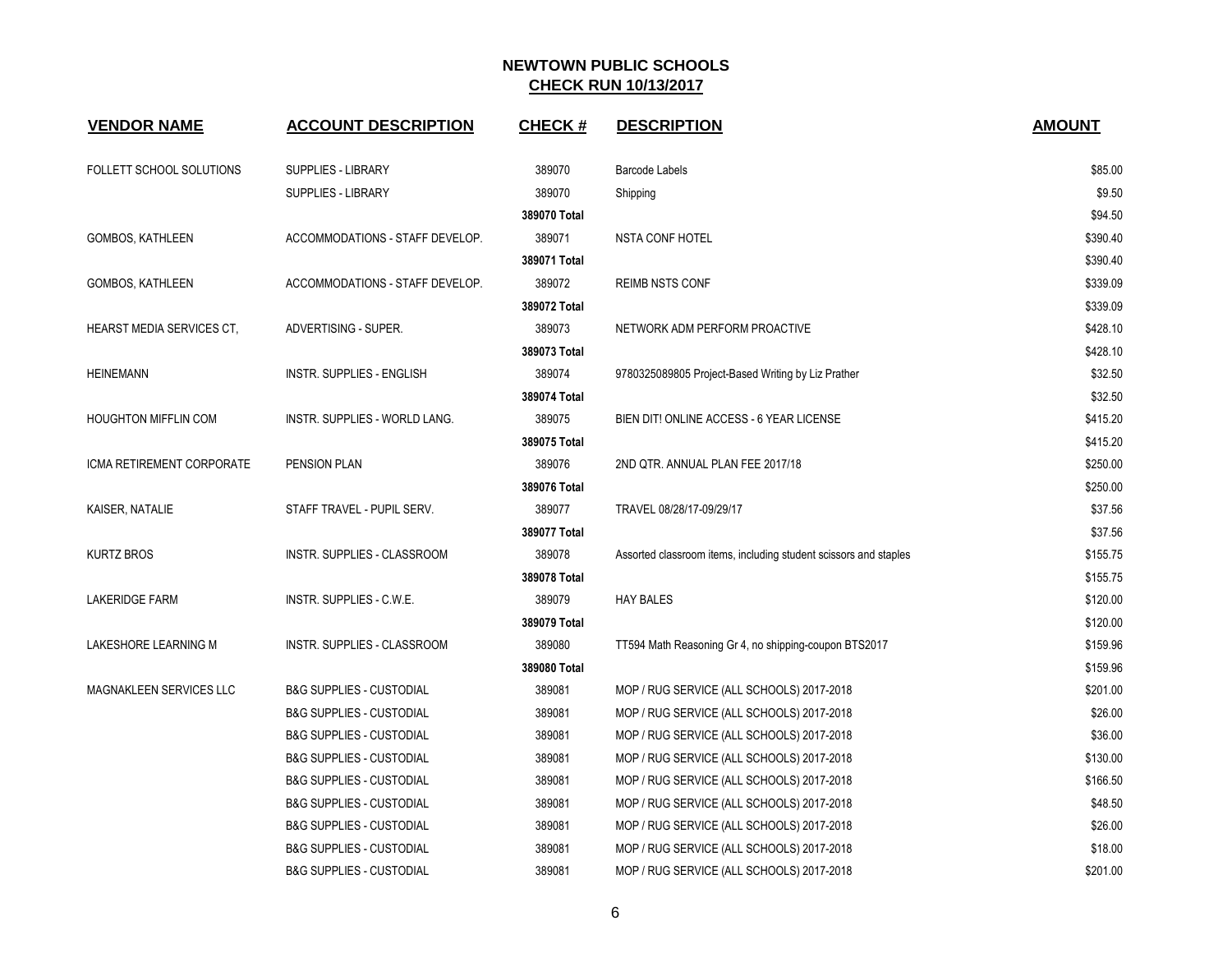| <b>VENDOR NAME</b>      | <b>ACCOUNT DESCRIPTION</b>          | <b>CHECK#</b> | <b>DESCRIPTION</b>                                           | <b>AMOUNT</b> |
|-------------------------|-------------------------------------|---------------|--------------------------------------------------------------|---------------|
| MAGNAKLEEN SERVICES LLC | <b>B&amp;G SUPPLIES - CUSTODIAL</b> | 389081        | MOP / RUG SERVICE (ALL SCHOOLS) 2017-2018                    | \$26.00       |
|                         | <b>B&amp;G SUPPLIES - CUSTODIAL</b> | 389081        | MOP / RUG SERVICE (ALL SCHOOLS) 2017-2018                    | \$36.00       |
|                         |                                     | 389081 Total  |                                                              | \$915.00      |
| MAKEMUSIC INC.          | INSTR. SUPPLIES - MUSIC             | 389082        | Finale v25 Upgrade Download code MYGP05. see attached quote. | \$149.00      |
|                         |                                     | 389082 Total  |                                                              | \$149.00      |
| MANNING, DANA           | OFF. SUPPLIES - ADMIN.              | 389083        | APPLES FOR FACULTY MEETING                                   | \$42.04       |
|                         |                                     | 389083 Total  |                                                              | \$42.04       |
| MARAK, JILL             | STAFF TRAVEL - CLASSROOM            | 389084        | TRAVEL 08/28/17-09/29/17                                     | \$23.65       |
|                         |                                     | 389084 Total  |                                                              | \$23.65       |
| MASON W.B. INC.         | OFF. SUPPLIES - BUS. SERV.          | 389085        | <b>SUPPLIES 2017/18</b>                                      | \$119.99      |
|                         | OFF. SUPPLIES - BUS. SERV.          | 389085        | COFFEE 2017/18                                               | \$52.45       |
|                         | OFF. SUPPLIES - BUS. SERV.          | 389085        | <b>SUPPLIES 2017/18</b>                                      | \$142.99      |
|                         | INSTR. SUPPLIES - CLASSROOM         | 389085        | <b>Assort Construction Paper &amp; Markers</b>               | \$5.88        |
|                         | INSTR. SUPPLIES - CLASSROOM         | 389085        | <b>Assort Construction Paper &amp; Markers</b>               | \$613.78      |
|                         | INSTR. SUPPLIES - CLASSROOM         | 389085        | <b>Assort Construction Paper &amp; Markers</b>               | \$67.10       |
|                         | INSTR. SUPPLIES - CLASSROOM         | 389085        | Assort Construction Paper & Markers - no shipping            | \$3.04        |
|                         | INSTR. SUPPLIES - CLASSROOM         | 389085        | Assort Construction Paper & Markers - no shipping            | \$28.88       |
|                         | INSTR. SUPPLIES - CLASSROOM         | 389085        | Assort Construction Paper & Markers - no shipping            | \$30.40       |
|                         | INSTR. SUPPLIES - CLASSROOM         | 389085        | Reading Materials K-4 2017/2018                              | \$256.69      |
|                         | INSTR. SUPPLIES - CLASSROOM         | 389085        | Reading Materials K-4 2017/2018                              | \$8.09        |
|                         | INSTR. SUPPLIES - CLASSROOM         | 389085        | Reading Materials K-4 2017/2018                              | \$9.17        |
|                         | INSTR. SUPPLIES - CLASSROOM         | 389085        | Reading Materials K-4 2017/2018                              | (\$9.17)      |
|                         | INSTR. SUPPLIES - CLASSROOM         | 389085        | Reading Materials K-4 2017/2018                              | \$8.09        |
|                         | INSTR. SUPPLIES - GUIDANCE          | 389085        | <b>BOISE FIREFOX COLORED PAPER</b>                           | \$10.56       |
|                         | INSTR. SUPPLIES - GUIDANCE          | 389085        | BOISE FIREFOX COLORED PAPER                                  | \$10.56       |
|                         | INSTR. SUPPLIES - GUIDANCE          | 389085        | BOISE FIREFOX COLORED PAPER                                  | \$10.56       |
|                         | INSTR. SUPPLIES - GUIDANCE          | 389085        | <b>BOISE FIREFOX COLORED PAPER</b>                           | \$11.07       |
|                         | INSTR. SUPPLIES - GUIDANCE          | 389085        | BOISE FIREFOX COLORED PAPER                                  | \$10.56       |
|                         | INSTR. SUPPLIES - SOC. STUDIES      | 389085        | See attached list Social Studies                             | \$451.27      |
|                         | INSTR. SUPPLIES - SOC. STUDIES      | 389085        | See attached list Social Studies                             | \$437.86      |
|                         | INSTR. SUPPLIES - SOC. STUDIES      | 389085        | See attached list Social Studies                             | \$54.60       |
|                         | INSTR. SUPPLIES - SOC. STUDIES      | 389085        | See attached list Social Studies                             | \$331.86      |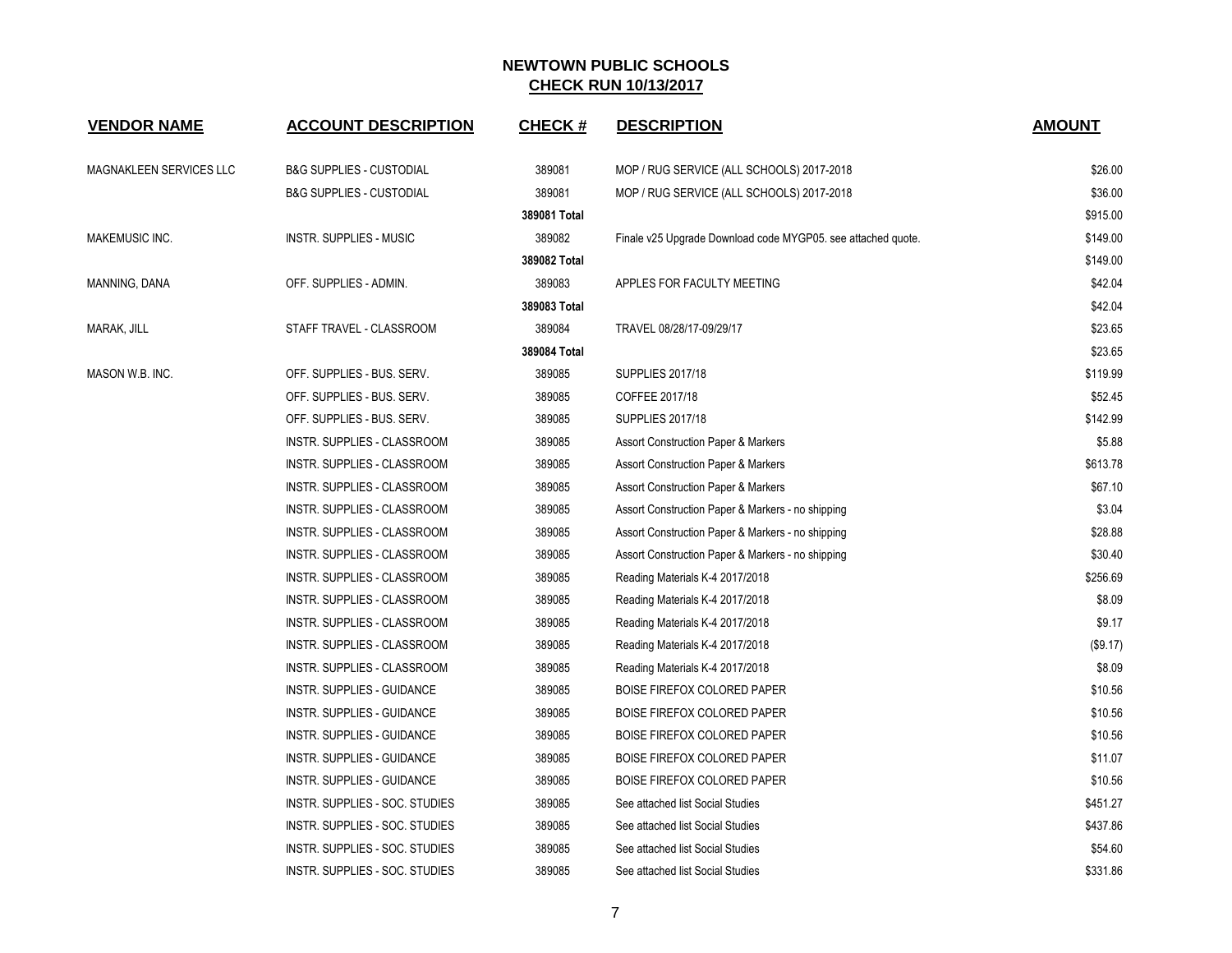| <b>VENDOR NAME</b>       | <b>ACCOUNT DESCRIPTION</b>          | <b>CHECK#</b> | <b>DESCRIPTION</b>                                                     | <b>AMOUNT</b> |
|--------------------------|-------------------------------------|---------------|------------------------------------------------------------------------|---------------|
| MASON W.B. INC.          | INSTR. SUPPLIES - SOC. STUDIES      | 389085        | See attached list Social Studies                                       | \$47.97       |
|                          | OFF. SUPPLIES - BUS. SERV.          | 389085        | STAND UP TABLE #OFM-5100BLK                                            | \$250.00      |
|                          | INSTR. SUPPLIES - T.A.P./FLEX       | 389085        | INDEX CARDS- PUSH PINS- PENCILS SEE CART                               | \$338.12      |
|                          | INSTR. SUPPLIES - T.A.P./FLEX       | 389085        | INDEX CARDS- PUSH PINS- PENCILS SEE CART                               | \$13.98       |
|                          | INSTR. SUPPLIES - HEALTH ED         | 389085        | EXPO MARKERS- CRAYONS AND MARKERS- PENCILS                             | \$97.57       |
|                          | INSTR. SUPPLIES - CLASSROOM         | 389085        | Wall Mount Pencil Sharpeners - no shipping                             | \$81.12       |
|                          | INSTR. SUPPLIES - CLASSROOM         | 389085        | Wall Mount Pencil Sharpeners - no shipping                             | \$40.56       |
|                          | INSTR. SUPPLIES - T.A.P./FLEX       | 389085        | MARKERS-MASKING TAPE                                                   | \$66.04       |
|                          | <b>INSTR. SUPPLIES - MUSIC</b>      | 389085        | DRY ERASE MARKERS AND ERASER                                           | \$23.31       |
|                          | INSTR. SUPPLIES - CLASSROOM         | 389085        | Sheet Protectors, Pencils - No shipping                                | \$55.77       |
|                          | <b>INSTR. SUPPLIES - MUSIC</b>      | 389085        | EXPO MARKERS- DURACELL BATTERIES- PENCILS                              | \$126.90      |
|                          | OTHER SUPPLIES - STAFF DEVELOP.     | 389085        | BOS-EPS4BK and in Press ACI 2220                                       | \$30.69       |
|                          | OFF. SUPPLIES - PUPIL SERV.         | 389085        | <b>FOLDERS</b>                                                         | \$49.98       |
|                          | INSTR. SUPPLIES - WORLD LANG.       | 389085        | WL SUPPLIES, INDEX TABS, ELEC STAPLER, CHAIR PAD, CORR. TAPE           | \$389.43      |
|                          | <b>INSTR. SUPPLIES - MATH</b>       | 389085        | 2 ITEM BOSEPS12HC SUPER PRO ELECTRIC PENCIL SHARPENER                  | \$215.98      |
|                          | INSTR. SUPPLIES - SOC. STUDIES      | 389085        | <b>16 BOX VUE PKS MOUNTAIN</b>                                         | \$64.95       |
|                          |                                     | 389085 Total  |                                                                        | \$4,558.65    |
| MEYER WILLIAM B.INC.     | OFF. SUPPLIES - PUPIL SERV.         | 389086        | STORAGE SPEC ED RECORDS                                                | \$83.50       |
|                          |                                     | 389086 Total  |                                                                        | \$83.50       |
| MILESTONES BEHAVIORAL SE | TUITION - OUT-OF-DISTRICT           | 389087        | TUITION - OUT-OF-DISTRICT                                              | \$32,564.33   |
|                          |                                     | 389087 Total  |                                                                        | \$32,564.33   |
| <b>MITCHELL</b>          | <b>FUEL FOR VEHICLES - TRANS.</b>   | 389088        | PROPANE GAS 850.0                                                      | \$926.50      |
|                          | FUEL FOR VEHICLES - TRANS.          | 389088        | PROPANE GAS 922.5                                                      | \$1,005.53    |
|                          |                                     | 389088 Total  |                                                                        | \$1,932.03    |
| MODERN SCHOOL SUPPLI     | INSTR. SUPPLIES - BUSINESS ED       | 389089        | <b>SEE CART</b>                                                        | \$64.33       |
|                          | INSTR. SUPPLIES - TECH ED.          | 389089        | architect triangular scale- ISOMETRIC PAPER- UTILITY KIT. MASKING TAPE | \$627.64      |
|                          | INSTR. SUPPLIES - TECH ED.          | 389089        | architect triangular scale- ISOMETRIC PAPER- UTILITY KIT. MASKING TAPE | \$673.75      |
|                          |                                     | 389089 Total  |                                                                        | \$1,365.72    |
| MOORE MEDICAL LLC        | <b>B&amp;G SUPPLIES - CUSTODIAL</b> | 389090        | NON LATEX GLOVES - CUST SUPPLIES                                       | \$752.40      |
|                          |                                     | 389090 Total  |                                                                        | \$752.40      |
| <b>NCS PEARSON INC.</b>  | <b>INSTR. SUPPLIES - PSYCH.</b>     | 389091        | NEPSY 11 RECORD FORMS 5-16 0158234294                                  | \$390.60      |
|                          | INSTR. SUPPLIES - PSYCH.            | 389091        | NEPSY 11 RESPONSE BOOKLETS 5-16 0158234316                             | \$168.00      |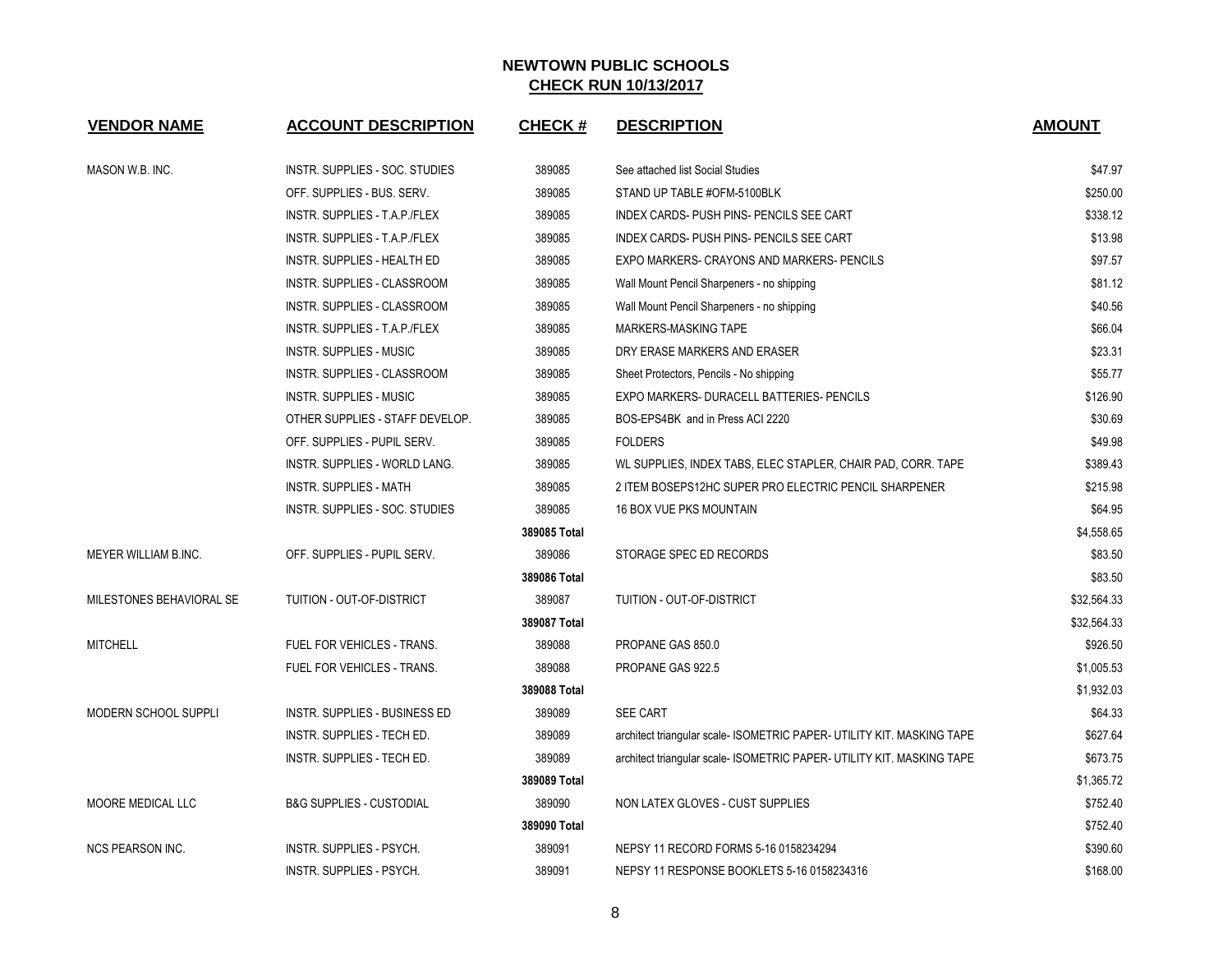| <b>VENDOR NAME</b>        | <b>ACCOUNT DESCRIPTION</b>          | <b>CHECK#</b> | <b>DESCRIPTION</b>           | <b>AMOUNT</b> |
|---------------------------|-------------------------------------|---------------|------------------------------|---------------|
| <b>NCS PEARSON INC.</b>   | INSTR. SUPPLIES - PSYCH.            | 389091        | <b>SHIPPING</b>              | \$27.93       |
|                           |                                     | 389091 Total  |                              | \$586.53      |
| NEWTOWN FOOD SERVICES     | OFF /MEETING SUPPLIES - B.O.E.      | 389092        | <b>CONVOCATION BREAKFAST</b> | \$4,550.00    |
|                           | INSTR. SUPPLIES - CLASSROOM         | 389092        | WELCOME BACK STAFF MEETING   | \$1,400.00    |
|                           |                                     | 389092 Total  |                              | \$5,950.00    |
| NEWTOWN HARDWARE          | <b>B&amp;G SUPPLIES - MAINT.</b>    | 389093        | MAINT SUPPLIES 2017-2018     | \$65.84       |
|                           | <b>B&amp;G SUPPLIES - MAINT.</b>    | 389093        | MAINT SUPPLIES 2017-2018     | \$9.59        |
|                           | <b>B&amp;G SUPPLIES - MAINT.</b>    | 389093        | MAINT SUPPLIES 2017-2018     | \$40.82       |
|                           | <b>B&amp;G SUPPLIES - MAINT.</b>    | 389093        | MAINT SUPPLIES 2017-2018     | \$17.31       |
|                           | <b>B&amp;G SUPPLIES - MAINT.</b>    | 389093        | MAINT SUPPLIES 2017-2018     | \$454.28      |
|                           | <b>B&amp;G SUPPLIES - MAINT.</b>    | 389093        | MAINT SUPPLIES 2017-2018     | \$13.51       |
|                           | <b>B&amp;G SUPPLIES - MAINT.</b>    | 389093        | MAINT SUPPLIES 2017-2018     | \$29.46       |
|                           | <b>B&amp;G SUPPLIES - MAINT.</b>    | 389093        | MAINT SUPPLIES 2017-2018     | \$38.54       |
|                           | <b>B&amp;G SUPPLIES - MAINT.</b>    | 389093        | MAINT SUPPLIES 2017-2018     | \$36.50       |
|                           | <b>B&amp;G SUPPLIES - MAINT.</b>    | 389093        | MAINT SUPPLIES 2017-2018     | \$7.19        |
|                           | <b>B&amp;G SUPPLIES - MAINT.</b>    | 389093        | MAINT SUPPLIES 2017-2018     | \$22.45       |
|                           | <b>B&amp;G SUPPLIES - MAINT.</b>    | 389093        | MAINT SUPPLIES 2017-2018     | \$9.70        |
|                           | <b>B&amp;G SUPPLIES - MAINT.</b>    | 389093        | MAINT SUPPLIES 2017-2018     | \$22.92       |
|                           | <b>B&amp;G SUPPLIES - MAINT.</b>    | 389093        | MAINT SUPPLIES 2017-2018     | \$13.80       |
|                           | <b>B&amp;G SUPPLIES - MAINT.</b>    | 389093        | MAINT SUPPLIES 2017-2018     | \$70.28       |
|                           | <b>B&amp;G SUPPLIES - MAINT.</b>    | 389093        | MAINT SUPPLIES 2017-2018     | \$76.22       |
|                           | <b>B&amp;G SUPPLIES - MAINT.</b>    | 389093        | MAINT SUPPLIES 2017-2018     | \$54.88       |
|                           | <b>B&amp;G SUPPLIES - MAINT.</b>    | 389093        | MAINT SUPPLIES 2017-2018     | \$39.02       |
|                           | <b>B&amp;G SUPPLIES - MAINT.</b>    | 389093        | MAINT SUPPLIES 2017-2018     | \$18.84       |
|                           | <b>B&amp;G SUPPLIES - MAINT.</b>    | 389093        | MAINT SUPPLIES 2017-2018     | \$53.84       |
|                           | <b>B&amp;G SUPPLIES - MAINT.</b>    | 389093        | MAINT SUPPLIES 2017-2018     | \$55.85       |
|                           | <b>B&amp;G SUPPLIES - MAINT.</b>    | 389093        | MAINT SUPPLIES 2017-2018     | (\$8.99)      |
|                           | <b>B&amp;G SUPPLIES - MAINT.</b>    | 389093        | MAINT SUPPLIES 2017-2018     | \$5.28        |
|                           | <b>B&amp;G SUPPLIES - MAINT.</b>    | 389093        | MAINT SUPPLIES 2017-2018     | \$25.97       |
|                           |                                     | 389093 Total  |                              | \$1,173.10    |
| NEWTOWN POWER EQUIPMENT I | <b>B&amp;G SUPPLIES - CUSTODIAL</b> | 389094        | LAWN MOWER - CUST SUPPLIES   | \$656.10      |
|                           |                                     | 389094 Total  |                              | \$656.10      |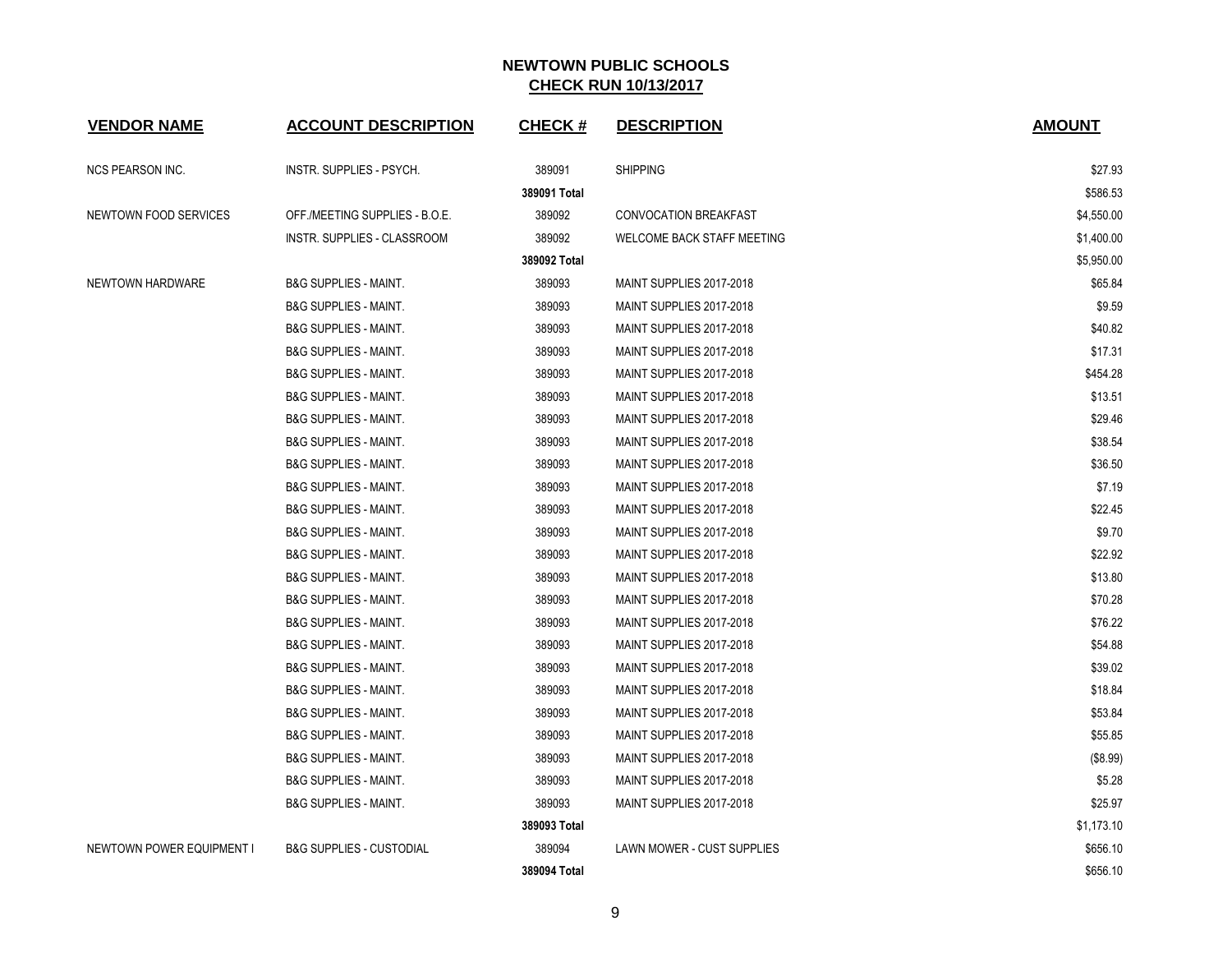| <b>VENDOR NAME</b>        | <b>ACCOUNT DESCRIPTION</b>       | <b>CHECK#</b> | <b>DESCRIPTION</b>                                                   | <b>AMOUNT</b> |
|---------------------------|----------------------------------|---------------|----------------------------------------------------------------------|---------------|
| NEXTSTAGE DESIGN LLC      | PROF. SERV. - B. & G.            | 389095        | NEWTOWN HIGH SCHOOL AUDITORIUM RENOVATION PHASE 2                    | \$5,000.00    |
|                           |                                  | 389095 Total  |                                                                      | \$5,000.00    |
| ORIGO EDUCATION           | <b>TEXTBOOKS - CLASSROOM</b>     | 389096        | SSJ-233-2 SS 2.0 Student Journal Gr 3                                | \$229.50      |
|                           | <b>TEXTBOOKS - CLASSROOM</b>     | 389096        | shipping                                                             | \$22.95       |
|                           |                                  | 389096 Total  |                                                                      | \$252.45      |
| PALOS SPORTS INC.         | <b>INSTR. SUPPLIES - P.E.</b>    | 389097        | Instructional supplies - PE Quote #86995                             | \$1,404.01    |
|                           | INSTR. SUPPLIES - P.E.           | 389097        | Shipping                                                             | \$51.19       |
|                           | INSTR. SUPPLIES - P.E.           | 389097        | Instructional supplies - PE Quote # 86995                            | \$15.47       |
|                           |                                  | 389097 Total  |                                                                      | \$1,470.67    |
| PAR INC.                  | INSTR. SUPPLIES - SP/HEAR.       | 389098        | SLDT-E KIT 11120-KT SOCIAL LANGUAGE DEVEL TEST ELEMENTARY            | \$896.00      |
|                           | INSTR. SUPPLIES - SP/HEAR.       | 389098        | SLDT-A COMPLETE KIT 11196-KT SOCIAL LANGUAGE DEV TEST ADOLESCENT     | \$540.00      |
|                           | INSTR. SUPPLIES - SP/HEAR.       | 389098        | <b>SHIPPING</b>                                                      | \$122.24      |
|                           | INSTR. SUPPLIES - SP. ED. PREK-8 | 389098        | GORT 5 EXAMINERS MANUAL 13926                                        | \$92.00       |
|                           |                                  | 389098 Total  |                                                                      | \$1,650.24    |
| PEMBROKE PUMPING SERVICES | <b>EQUIP RENTAL - SPORTS</b>     | 389099        | PORT O POTTY RENTAL                                                  | \$115.00      |
|                           | <b>EQUIP RENTAL - SPORTS</b>     | 389099        | PORT O POTTY RENTAL                                                  | \$230.00      |
|                           |                                  | 389099 Total  |                                                                      | \$345.00      |
| PEPPER J.W. & SON IN      | INSTR. SUPPLIES - MUSIC          | 389100        | For band supplies throughout the year.                               | \$202.99      |
|                           |                                  | 389100 Total  |                                                                      | \$202.99      |
| PERKINS SCHOOL FOR THE BL | TUITION - OUT-OF-DISTRICT        | 389101        | TUITION - OUT-OF-DISTRICT                                            | \$21,887.05   |
|                           |                                  | 389101 Total  |                                                                      | \$21,887.05   |
| POMPANO, MARK J.          | STAFF TRAVEL - SECURITY          | 389102        | TRAVEL 08/28/17-09/28/17                                             | \$152.05      |
|                           |                                  | 389102 Total  |                                                                      | \$152.05      |
| PROJECT LEAD THE WAY      | <b>INSTR. SUPPLIES - SCIENCE</b> | 389103        | SEE ATTACHED LIST                                                    | \$1,667.85    |
|                           |                                  | 389103 Total  |                                                                      | \$1,667.85    |
| PROJECTOR LAMP SOURCE     | <b>SUPPLIES - LIBRARY</b>        | 389104        | Projector Lamp PLSL9192 VLT-XD560LP, replacement, no shipping, rm 11 | \$145.48      |
|                           |                                  | 389104 Total  |                                                                      | \$145.48      |
| RIDER, ALISON             | INSTR. SUPPLIES - SP. ED. PREK-8 | 389105        | <b>TABLE SUPPLIES</b>                                                | \$70.32       |
|                           |                                  | 389105 Total  |                                                                      | \$70.32       |
| RODRIGUE, LORRIE          | STAFF TRAVEL - SUPER.            | 389106        | PRINCIPAL OF THE YEAR EVENT                                          | \$560.67      |
|                           |                                  | 389106 Total  |                                                                      | \$560.67      |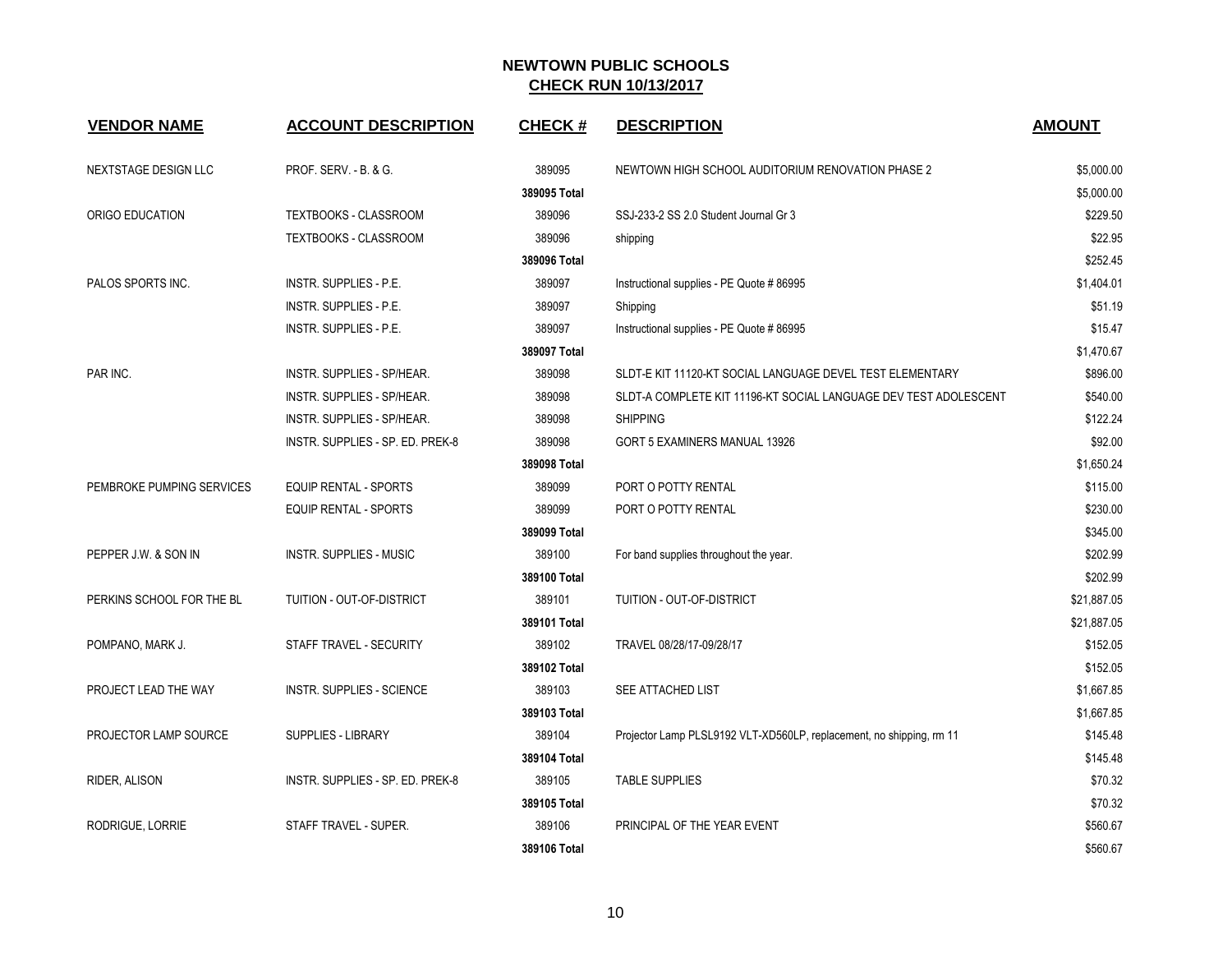| <b>VENDOR NAME</b>               | <b>ACCOUNT DESCRIPTION</b>       | <b>CHECK#</b> | <b>DESCRIPTION</b>                                                 | <b>AMOUNT</b> |
|----------------------------------|----------------------------------|---------------|--------------------------------------------------------------------|---------------|
| <b>SCHOLASTIC BOOK FAIRS</b>     | TEXTBOOKS - CLASSROOM            | 389107        | Assorted Books K-4                                                 | \$1,074.73    |
|                                  |                                  | 389107 Total  |                                                                    | \$1,074.73    |
| <b>SCHOLASTIC BOOK FAIRS</b>     | <b>INSTR. SUPPLIES - READING</b> | 389108        | RIS Book Fair Purchases  Shipping included Account 569928          | \$280.33      |
|                                  |                                  | 389108 Total  |                                                                    | \$280.33      |
| SCHOLASTIC INC.                  | INSTR. SUPPLIES - CLASSROOM      | 389109        | Classroom magazines, see attached breakdown by teacher             | \$1,787.35    |
|                                  | INSTR. SUPPLIES - CLASSROOM      | 389109        | Shipping/handling                                                  | \$178.74      |
|                                  |                                  | 389109 Total  |                                                                    | \$1,966.09    |
| <b>SCHOOL OUTFITTERS LLC</b>     | INSTR. SUPPLIES - SOC. STUDIES   | 389110        | Manual Projector Screen - Full Screen Format (72 in W x 54 in H)   | \$111.11      |
|                                  |                                  | 389110 Total  |                                                                    | \$111.11      |
| <b>SCHOOL SAVERS</b>             | INSTR. SUPPLIES - MATH           | 389111        | ITEM 25012 TT-12ID - ELMO DOCUMENT CAMERA - 3 QUANTITY             | \$1,874.70    |
|                                  |                                  | 389111 Total  |                                                                    | \$1,874.70    |
| <b>SCHOOL SPECIALTY</b>          | INSTR. SUPPLIES - ART            | 389112        | Classroom supplies CREC Marketplace Free shipping                  | \$29.52       |
|                                  | <b>INSTR. SUPPLIES - ART</b>     | 389112        | Classroom supplies CREC Marketplace Free shipping                  | \$1,884.61    |
|                                  | INSTR. SUPPLIES - CLASSROOM      | 389112        | Student Table for Special Ed-Howgego Item #6-1497051-405           | \$148.46      |
|                                  | INSTR. SUPPLIES - CLASSROOM      | 389112        | For classroom items needed throughout the year.                    | \$201.00      |
|                                  | INSTR. SUPPLIES - CLASSROOM      | 389112        | For classroom items needed throughout the year.                    | \$89.19       |
|                                  | INSTR. SUPPLIES - CLASSROOM      | 389112        | For classroom items needed throughout the year.                    | \$230.50      |
|                                  | INSTR. SUPPLIES - CLASSROOM      | 389112        | For classroom items needed throughout                              | \$566.88      |
|                                  | INSTR. SUPPLIES - CLASSROOM      | 389112        | For classroom items needed throughout the year.                    | \$407.65      |
|                                  | INSTR. SUPPLIES - CLASSROOM      | 389112        | Supplies for new 2nd grade teacher and school psychologist, office | \$304.13      |
|                                  | INSTR. SUPPLIES - CLASSROOM      | 389112        | Supplies, see attached, no shipping                                | \$194.85      |
|                                  |                                  | 389112 Total  |                                                                    | \$4,056.79    |
| <b>SCREENING FOR MENTAL HEAL</b> | INSTR. SUPPLIES - HEALTH ED      | 389113        | SOS HIGH SCHOOL RENEWAL                                            | \$150.00      |
|                                  |                                  | 389113 Total  |                                                                    | \$150.00      |
| SECURE ECO SHRED                 | OFF. SUPPLIES - ADMIN.           | 389114        | for monthly shredding contract. July 2017-July 2018                | \$35.00       |
|                                  |                                  | 389114 Total  |                                                                    | \$35.00       |
| <b>SOLUTIONS EAP</b>             | EMPLOYEE ASSISTANCE PROGRAM      | 389115        | ANCILLARY                                                          | \$770.00      |
|                                  |                                  | 389115 Total  |                                                                    | \$770.00      |
| STAMP FULFILLMENT SERVICE        | POSTAGE - ADMIN.                 | 389116        | Prestamped, self address envelopes                                 | \$566.00      |
|                                  | POSTAGE - ADMIN.                 | 389116        | Shipping                                                           | \$15.75       |
|                                  |                                  | 389116 Total  |                                                                    | \$581.75      |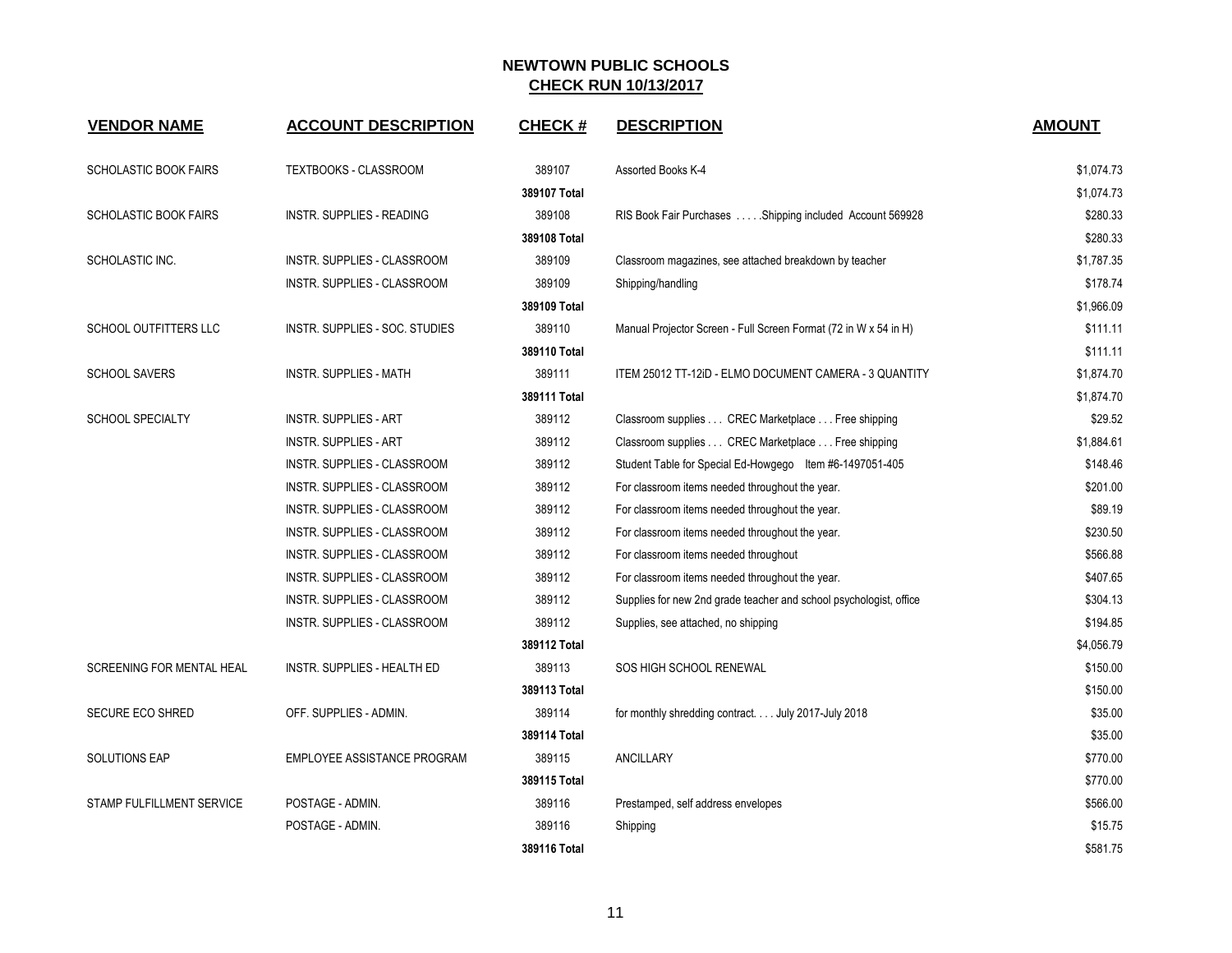| <b>VENDOR NAME</b>              | <b>ACCOUNT DESCRIPTION</b>        | CHECK #      | <b>DESCRIPTION</b>                                             | <b>AMOUNT</b> |
|---------------------------------|-----------------------------------|--------------|----------------------------------------------------------------|---------------|
| STEPNEY HARDWARE INC.           | <b>B&amp;G SUPPLIES - MAINT.</b>  | 389117       | FOR MAINT SUPPLIES 2017-2018                                   | \$14.99       |
|                                 | <b>B&amp;G SUPPLIES - MAINT.</b>  | 389117       | FOR MAINT SUPPLIES 2017-2018                                   | \$113.00      |
|                                 | <b>B&amp;G SUPPLIES - MAINT.</b>  | 389117       | FOR MAINT SUPPLIES 2017-2018                                   | \$8.10        |
|                                 | <b>B&amp;G SUPPLIES - MAINT.</b>  | 389117       | FOR MAINT SUPPLIES 2017-2018                                   | \$36.75       |
|                                 | <b>B&amp;G SUPPLIES - MAINT.</b>  | 389117       | FOR MAINT SUPPLIES 2017-2018                                   | \$29.99       |
|                                 | <b>B&amp;G SUPPLIES - MAINT.</b>  | 389117       | FOR MAINT SUPPLIES 2017-2018                                   | \$89.99       |
|                                 | <b>B&amp;G SUPPLIES - MAINT.</b>  | 389117       | FOR MAINT SUPPLIES 2017-2018                                   | \$94.79       |
|                                 |                                   | 389117 Total |                                                                | \$387.61      |
| STONY HILL HARDWARE             | INSTR. SUPPLIES - MUSIC           | 389118       | MATERLOCKS KEYED ALIKE                                         | \$294.50      |
|                                 |                                   | 389118 Total |                                                                | \$294.50      |
| SUBURBAN STATIONERS INC.        | <b>INSTR. SUPPLIES - TECH ED.</b> | 389119       | TEACHER PLAN BOOK- POST ITS- CRAYOLAS-BATTERIES- INDEX CARDS   | \$732.14      |
|                                 | INSTR. SUPPLIES - TECH ED.        | 389119       | TEACHER PLAN BOOK- POST ITS- CRAYOLAS- BATTERIES- INDEX CARDS  | \$95.79       |
|                                 |                                   | 389119 Total |                                                                | \$827.93      |
| SWEETWATER SOUND INC.           | <b>INSTR. SUPPLIES - MUSIC</b>    | 389120       | KORG GUITAR/BASS TUNER- VIC FIRTH AMERICAN CLASSIC 5A-WOOD TIP | \$756.00      |
|                                 |                                   | 389120 Total |                                                                | \$756.00      |
| <b>TESTA REFRIGERATION, LLC</b> | REPAIRS - CAFETERIA               | 389121       | REPAIR HOBART FREEZER                                          | \$150.00      |
|                                 | <b>REPAIRS - CAFETERIA</b>        | 389121       | REPAIR OUTTABES GRAB N GO                                      | \$750.00      |
|                                 | <b>REPAIRS - CAFETERIA</b>        | 389121       | REPAIR WALK IN FREEZER                                         | \$195.00      |
|                                 | REPAIRS - CAFETERIA               | 389121       | REPAIR TRAULIEN 2 DOOR                                         | \$200.00      |
|                                 | <b>REPAIRS - CAFETERIA</b>        | 389121       | <b>REPAIR FREEZER</b>                                          | \$458.50      |
|                                 | REPAIRS - CAFETERIA               | 389121       | REPAIR SMALL KITCHEN TROUSER                                   | \$1,075.00    |
|                                 |                                   | 389121 Total |                                                                | \$2,828.50    |
| TOM'S SERVICE LLC               | REPAIRS - CAFETERIA               | 389122       | <b>REPAIR DISHWASHER</b>                                       | \$120.00      |
|                                 | <b>REPAIRS - CAFETERIA</b>        | 389122       | <b>REPAIR C-OVEN</b>                                           | \$121.65      |
|                                 |                                   | 389122 Total |                                                                | \$241.65      |
| <b>TORRCO</b>                   | <b>EMERGENCY REPAIRS - H.S.</b>   | 389123       | WATER TEMP REPAIRS - NHS                                       | (\$224.26)    |
|                                 | <b>EMERGENCY REPAIRS - H.S.</b>   | 389123       | WATER TEMP REPAIRS - NHS                                       | \$1,013.07    |
|                                 |                                   | 389123 Total |                                                                | \$788.81      |
| TREASURER STATE OF CONNEC       | <b>TELEPHONE &amp; CABLE</b>      | 389124       | CEN INTERNET ACCESS 07/01/2017-09/30/2017                      | \$2,385.00    |
|                                 |                                   | 389124 Total |                                                                | \$2.385.00    |